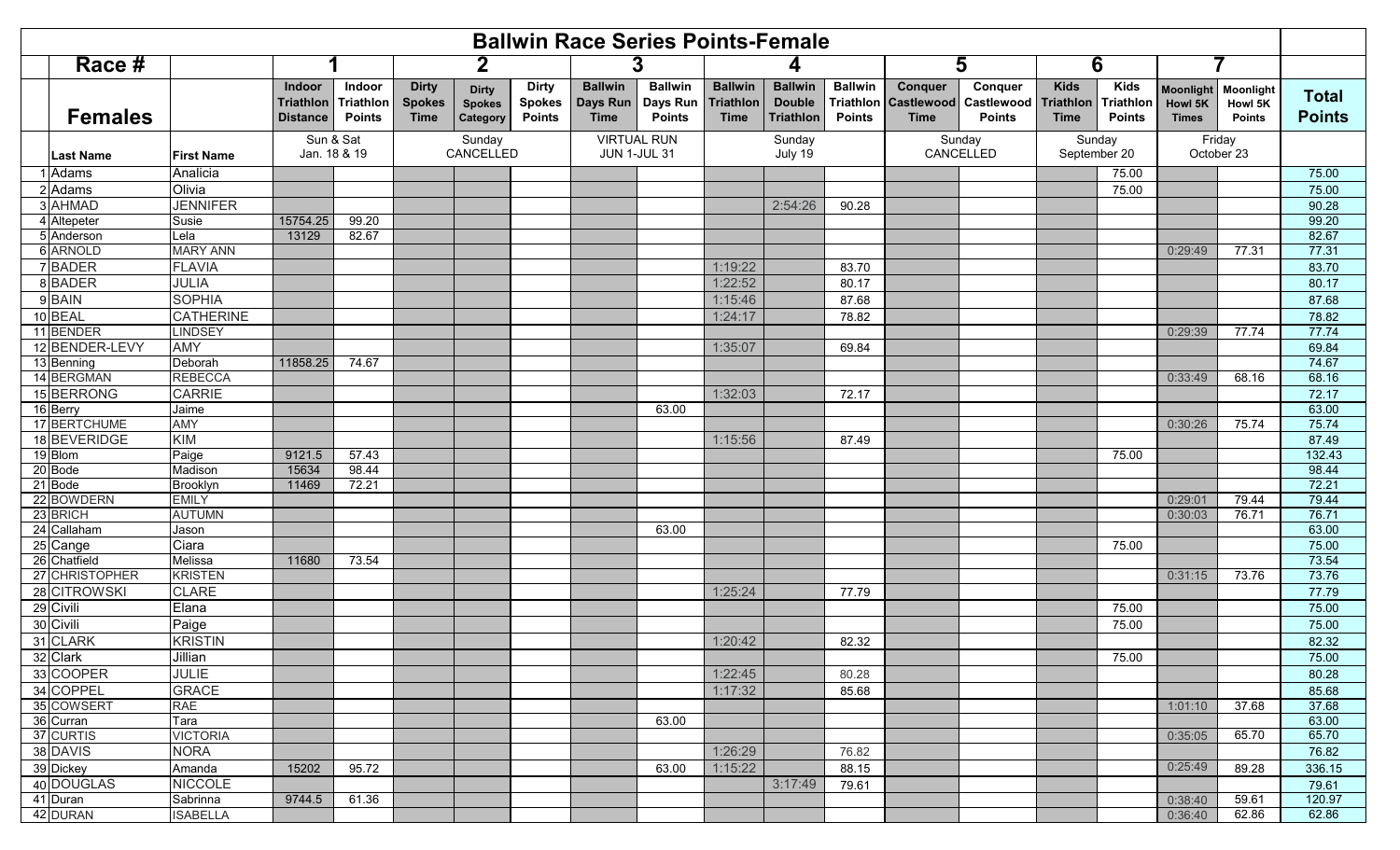| 43 DURAN                  | <b>JENNIFER</b>          |          |        |  |  |       |         |         |        |  |       | 0:50:46 | 45.40 | 45.40           |
|---------------------------|--------------------------|----------|--------|--|--|-------|---------|---------|--------|--|-------|---------|-------|-----------------|
| 44 EDRINGTON              | <b>KATHIE</b>            |          |        |  |  |       | 1:22:08 |         | 80.88  |  |       |         |       | 80.88           |
| 45 ELDER                  | <b>JOY</b>               |          |        |  |  |       | 1:16:08 |         | 87.26  |  |       |         |       | 87.26           |
| 46 ELRICK                 | <b>MOLLISA</b>           |          |        |  |  |       | 1:34:53 |         | 70.02  |  |       |         |       | 70.02           |
| 47 ESPINOZA               | <b>MEREDITH</b>          |          |        |  |  |       |         |         |        |  |       | 0:35:32 | 64.87 | 64.87           |
| 48 Etherton               | Donna                    | 14324.25 | 90.19  |  |  |       | 1:22:59 |         | 80.06  |  |       |         |       | 170.25          |
| 49 Fendler                | Stephanie                |          |        |  |  | 63.00 |         |         |        |  |       |         |       | 63.00           |
| 50 FETICK                 | <b>EMILY</b>             |          |        |  |  |       | 1:25:02 |         | 78.13  |  |       |         |       | 78.13           |
| 51 FLANAGAN               | <b>CATHERINE</b>         |          |        |  |  |       |         |         |        |  |       | 0:34:59 | 65.89 | 65.89           |
| 52 Fox                    | Lucia                    |          |        |  |  |       |         |         |        |  | 75.00 |         |       | 75.00           |
| 53 FRANKENBERGER          | <b>MELISSA</b>           |          |        |  |  |       |         |         |        |  |       | 0:30:13 | 76.28 | 76.28           |
| 54 FRANTA                 | <b>ERIN</b>              |          |        |  |  |       | 1:24:38 |         | 78.50  |  |       |         |       | 78.50           |
| 55 Froehlich              | Molly                    |          |        |  |  |       |         |         |        |  | 75.00 |         |       | 75.00           |
| 56 Froehlich              | Nora                     |          |        |  |  |       |         |         |        |  | 75.00 |         |       | 75.00           |
| 57 Gang                   | Minseo                   |          |        |  |  | 63.00 |         |         |        |  |       |         |       | 63.00           |
| 58 Gerst                  | Addelaide                |          |        |  |  |       |         |         |        |  | 75.00 |         |       | 75.00           |
| 59 Gerst                  | Charlotte                |          |        |  |  |       |         |         |        |  | 75.00 |         |       | 75.00           |
| 60 Gerst                  | Olivia                   |          |        |  |  |       |         |         |        |  | 75.00 |         |       | 75.00           |
| 61 GIBBONS                | <b>INDA</b>              |          |        |  |  |       | 1:39:21 |         | 66.87  |  |       |         |       | 66.87           |
| 62 GIERER                 | <b>FERRI</b>             |          |        |  |  |       | 1:20:44 |         | 82.29  |  |       |         |       | 82.29           |
| 63 Gill                   | Susannah                 | 14727.75 | 92.73  |  |  | 63.00 | 1:29:54 |         | 73.90  |  |       | 0:35:28 | 64.99 | 294.62          |
| $64$ Gill                 | <b>Brianna</b>           |          |        |  |  |       |         |         |        |  | 75.00 |         |       | 75.00           |
| 65 Gray                   | Kathleen                 | 11958.25 | 75.30  |  |  |       |         |         |        |  |       |         |       | 75.30           |
| 66 Gripka                 | Tori                     |          |        |  |  |       |         |         |        |  | 75.00 |         |       | 75.00           |
| 67 GUIGNON                | <b>AMY</b>               |          |        |  |  |       |         | 3:15:58 | 80.36  |  |       |         |       | 80.36           |
| 68 Gutmann                | <b>Abbie</b>             | 13456    | 84.73  |  |  |       |         |         |        |  |       |         |       | 84.73           |
| 69 HALLIBURTON            | <b>DONNA</b>             |          |        |  |  |       | 1:23:01 |         | 80.02  |  |       |         |       | 80.02           |
| 70 Hebisen                | Robin                    | 12554.5  | 79.05  |  |  |       |         |         |        |  |       |         |       | 79.05           |
| 71 Henderson              | Kathryn                  | 15881.75 | 100.00 |  |  |       | 1:08:34 |         | 96.89  |  |       |         |       | 196.89          |
| 72 Henderson              | Morgan                   | 5681.25  | 35.77  |  |  |       |         |         |        |  |       |         |       | 35.77           |
| 73 HENNESSY               | LENIA                    |          |        |  |  |       | 1:30:37 |         | 73.31  |  |       |         |       | 73.31           |
| 74 Hey                    | ucy.                     | 12990.75 | 81.80  |  |  | 63.00 |         | 2:42:14 | 97.07  |  |       | 0:27:50 | 82.81 | 324.68          |
| 75 JACQUIN                | HANNAH                   |          |        |  |  |       |         |         |        |  |       | 0:33:52 | 68.06 | 68.06           |
| 76 Jasper                 | Brynn                    |          |        |  |  |       |         |         |        |  | 75.00 |         |       | 75.00           |
| 77 JOHNSON                | <b>CAROLINE</b>          |          |        |  |  |       | 1:10:50 |         | 93.79  |  |       |         |       | 93.79           |
| 78 JOHNSON                | HANNAH                   |          |        |  |  |       |         |         |        |  |       | 0:52:33 | 43.86 | 43.86           |
| 79 Junge                  | Gayle                    |          |        |  |  | 63.00 |         |         |        |  |       |         |       | 63.00           |
| 80 KILGORE                | NATALIE                  |          |        |  |  |       |         | 2:50:20 | 92.45  |  |       |         |       | 92.45           |
| 81 Kilgore                | Caroline                 |          |        |  |  |       |         |         |        |  | 75.00 |         |       | 75.00           |
| 82 Kilgore                | Naomi                    |          |        |  |  |       |         |         |        |  | 75.00 |         |       | 75.00           |
| 83 KLASING                | ELLEN                    |          |        |  |  |       |         |         |        |  |       | 0:23:26 | 98.36 | 98.36           |
| 84 Klemp                  | Jessica                  | 13702.75 | 86.28  |  |  | 63.00 |         |         |        |  |       |         |       | 149.28          |
| 85 KRAUS                  | <b>BARB</b>              |          |        |  |  |       |         | 2:32:16 | 103.42 |  |       |         |       | 103.42<br>37.68 |
| 86 LANFERSIECK            | <b>KRISTI</b>            |          |        |  |  |       |         |         |        |  |       | 1:01:10 | 37.68 |                 |
| 87 LARSON                 | <b>INDA</b>              |          |        |  |  |       | 1:26:17 |         | 76.99  |  |       |         |       | 76.99           |
| 88 Lashbrook              | Emily                    | 12493.25 | 78.66  |  |  |       | 1:50:29 |         | 60.13  |  |       |         |       | 138.79          |
| 89 Lashbrook<br>90 LASTER | Isabella<br><b>SARAH</b> | 10965.75 | 69.05  |  |  |       |         |         |        |  |       | 0:30:20 | 75.99 | 69.05<br>75.99  |
| 91 Legaspi                | Jenessa                  |          |        |  |  | 63.00 |         |         |        |  |       |         |       | 63.00           |
| 92 LESAGE                 | <b>VICTORIA</b>          |          |        |  |  |       |         |         |        |  |       | 0:27:17 | 84.48 | 84.48           |
|                           |                          |          |        |  |  |       |         |         |        |  |       |         |       |                 |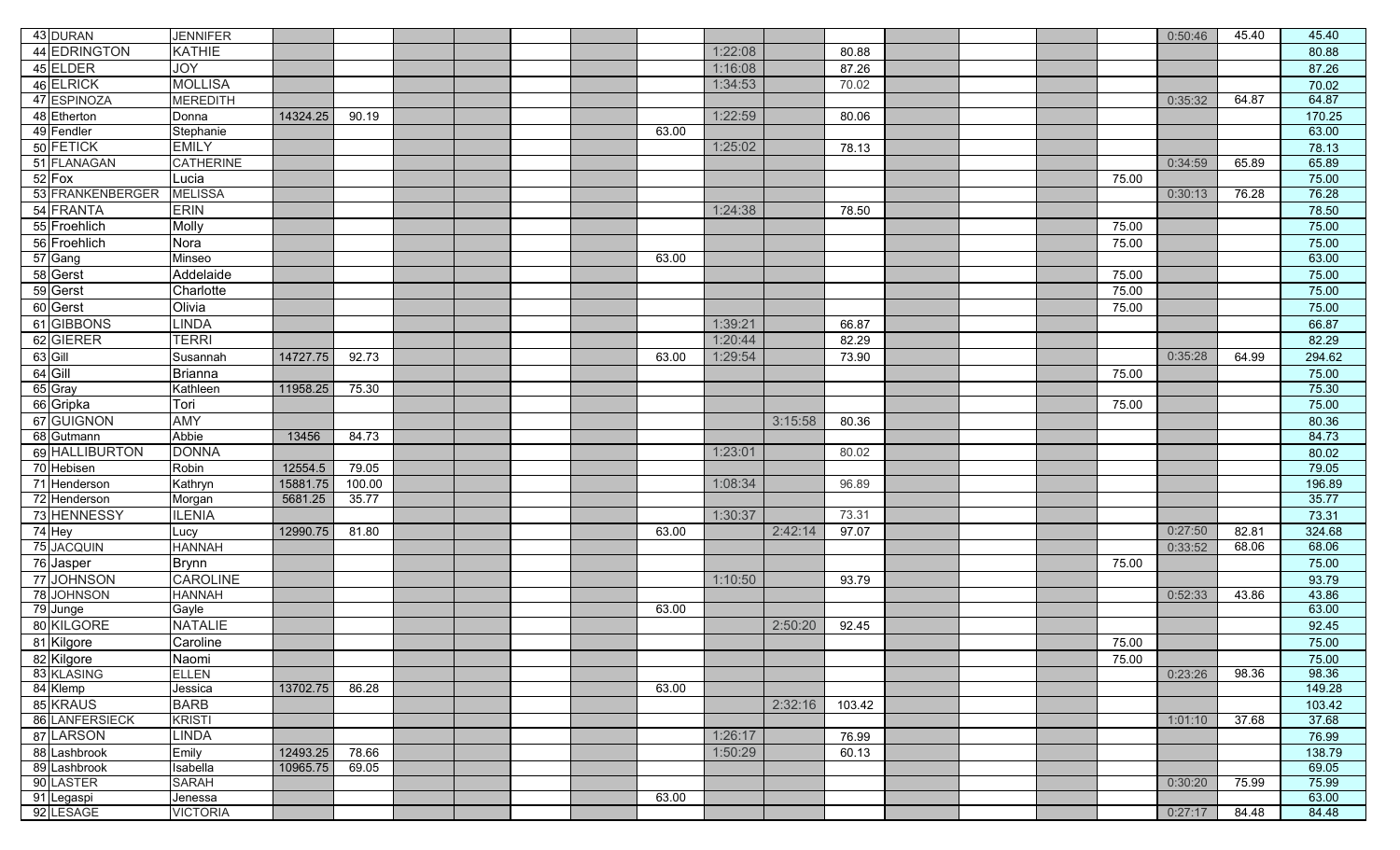| 93 LICKENBROCK  | <b>ELAINE</b>    |         |       |  |       | 1:38:42 |         | 67.31  |  |       |         |        | 67.31  |
|-----------------|------------------|---------|-------|--|-------|---------|---------|--------|--|-------|---------|--------|--------|
| 94 LINGAFELTER  | <b>JANE</b>      |         |       |  |       |         |         |        |  |       | 0:29:48 | 77.35  | 77.35  |
| 95 Long         | Wendy            |         |       |  | 63.00 |         |         |        |  |       |         |        | 63.00  |
| 96 LOSSMAN      | <b>CASEY</b>     |         |       |  |       |         |         |        |  |       | 0:33:10 | 69.50  | 69.50  |
| 97 Losson       | Claire           |         |       |  |       |         |         |        |  | 75.00 |         |        | 75.00  |
| 98 MARNER       | <b>RUTH</b>      |         |       |  |       | 2:23:22 |         | 46.34  |  |       |         |        | 46.34  |
| 99 Marofske     | Ana              |         |       |  |       |         |         |        |  | 75.00 |         |        | 75.00  |
| 100 McAteer     | Shawn            | 11601   | 73.05 |  |       |         |         |        |  |       |         |        | 73.05  |
| 101 McAteer     | Shea             | 9415    | 59.28 |  |       |         |         |        |  |       |         |        | 59.28  |
| 102 MCCALLUM    | <b>BRANDY</b>    |         |       |  |       | 1:38:47 |         | 67.25  |  |       |         |        | 67.25  |
| 103 MCEVOY      | <b>ROBIN</b>     |         |       |  |       |         |         |        |  |       | 0:50:55 | 45.27  | 45.27  |
| 104 MCMILLEN    | <b>TONYA</b>     |         |       |  |       | 1:16:46 |         | 86.54  |  |       |         |        | 86.54  |
| 105 MENDOZA     | <b>KRIS</b>      |         |       |  |       | 1:42:45 |         | 64.66  |  |       |         |        | 64.66  |
| 106 MESSMER     | <b>AVERY</b>     |         |       |  |       |         |         |        |  |       | 0:33:49 | 68.16  | 68.16  |
| 107 MEYER       | <b>KRIS</b>      |         |       |  |       | 1:24:15 |         | 78.85  |  |       |         |        | 78.85  |
| 108 Miller      | Audrey           |         |       |  |       |         |         |        |  | 75.00 |         |        | 75.00  |
| 109 Moore       | Ashley           | 10965.5 | 69.04 |  |       |         |         |        |  |       |         |        | 69.04  |
| MUELLER-        |                  |         |       |  |       |         |         |        |  |       |         |        |        |
| 110 MCNULTY     | KELLY            |         |       |  |       | 1:15:22 |         | 88.15  |  |       |         |        | 88.15  |
| 111 NAGEL       | <b>ABBY</b>      |         |       |  |       | 1:20:22 |         | 82.66  |  |       | 0:26:20 | 87.53  | 170.19 |
| 112 O'Bryant    | Lindsey          |         |       |  | 63.00 |         |         |        |  |       |         |        | 63.00  |
| 113 Paul        | Jenna            |         |       |  |       |         |         |        |  | 75.00 |         |        | 75.00  |
| 114 PERZ        | CAROL            |         |       |  |       | 1:30:27 |         | 73.45  |  |       |         |        | 73.45  |
| 115 PETZOLDT    | JAN              |         |       |  |       | 1:41:34 |         | 65.41  |  |       |         |        | 65.41  |
| 116 PHILLIPS    | LAUREN           |         |       |  |       |         |         |        |  |       | 0:32:27 | 71.03  | 71.03  |
| 117 Pieknik     | Olivia           |         |       |  | 63.00 |         |         |        |  |       |         |        | 63.00  |
| 118 PLUNKET     | <b>JULIE</b>     |         |       |  |       |         |         |        |  |       | 0:45:20 | 50.85  | 50.85  |
| 119 RAFFERTY    | <b>ANN</b>       |         |       |  |       | 1:15:40 |         | 87.80  |  |       |         |        | 87.80  |
| 120 RAJCH       | SOL              |         |       |  |       | 1:09:59 |         | 94.93  |  |       |         |        | 94.93  |
| 121 RANDALL     | <b>KELSEY</b>    |         |       |  |       |         |         |        |  |       | 0:23:03 | 100.00 | 100.00 |
| 122 Richards    | Audrey           |         |       |  |       |         |         |        |  | 75.00 |         |        | 75.00  |
| 123 Richards    | Eleanor          |         |       |  |       |         |         |        |  | 75.00 |         |        | 75.00  |
| 124 Riti        | Lori             |         |       |  | 63.00 |         |         |        |  |       |         |        | 63.00  |
| 125 ROBERTSON   | <b>ANDREA</b>    |         |       |  |       |         | 2:11:14 | 120.00 |  |       |         |        | 120.00 |
| 126 ROGGE       | <b>KAREN</b>     |         |       |  |       |         |         |        |  |       | 0:48:10 | 47.85  | 47.85  |
| 127 Rumbolo     | Gwen             |         |       |  | 63.00 |         |         |        |  |       |         |        | 63.00  |
| 128 SANBORN     | <b>BETH</b>      |         |       |  |       |         | 2:20:18 | 112.25 |  |       |         |        | 112.25 |
| 129 Schmitt     | Chloe            | 9574    | 60.28 |  |       |         |         |        |  |       | 0:38:39 | 59.64  | 119.92 |
| 130 SCHNELTING  | <b>JENNIE</b>    |         |       |  |       | 1:06:26 |         | 100.00 |  |       |         |        | 100.00 |
| 131 SCHOECK     | <b>AUTUMN</b>    |         |       |  |       | 1:21:19 |         | 81.70  |  |       |         |        | 81.70  |
| 132 SCHUTH      | <b>JENNY</b>     |         |       |  |       |         |         |        |  |       | 0:52:32 | 43.88  | 43.88  |
| 133 SCRIBBEN    | <b>JULIE</b>     |         |       |  |       |         |         |        |  |       | 1:01:11 | 37.67  | 37.67  |
| <b>134 SEEP</b> | <b>ELISABETH</b> |         |       |  |       | 1:53:25 |         | 58.57  |  |       |         |        | 58.57  |
| 135 SHEAHAN     | <b>CAROL</b>     |         |       |  |       | 1:35:29 |         | 69.58  |  |       |         |        | 69.58  |
| 136 SIMON       | <b>KATHY</b>     |         |       |  |       | 1:34:51 |         | 70.04  |  |       |         |        | 70.04  |
| 137 SPELLMAN    | <b>TAMI</b>      |         |       |  |       | 1:13:41 |         | 90.16  |  |       |         |        | 90.16  |
| 138 STEINER     | <b>AMANDA</b>    |         |       |  |       |         |         |        |  |       | 1:13:02 | 31.56  | 31.56  |
| 139 STURMER     | <b>REBECCA</b>   |         |       |  |       |         |         |        |  |       | 0:40:32 | 56.87  | 56.87  |
| 140 Thomas      | Dahlia           |         |       |  |       |         |         |        |  | 75.00 |         |        | 75.00  |
| 141 Thomas      | Violet           |         |       |  |       |         |         |        |  | 75.00 |         |        | 75.00  |
|                 |                  |         |       |  |       |         |         |        |  |       |         |        |        |